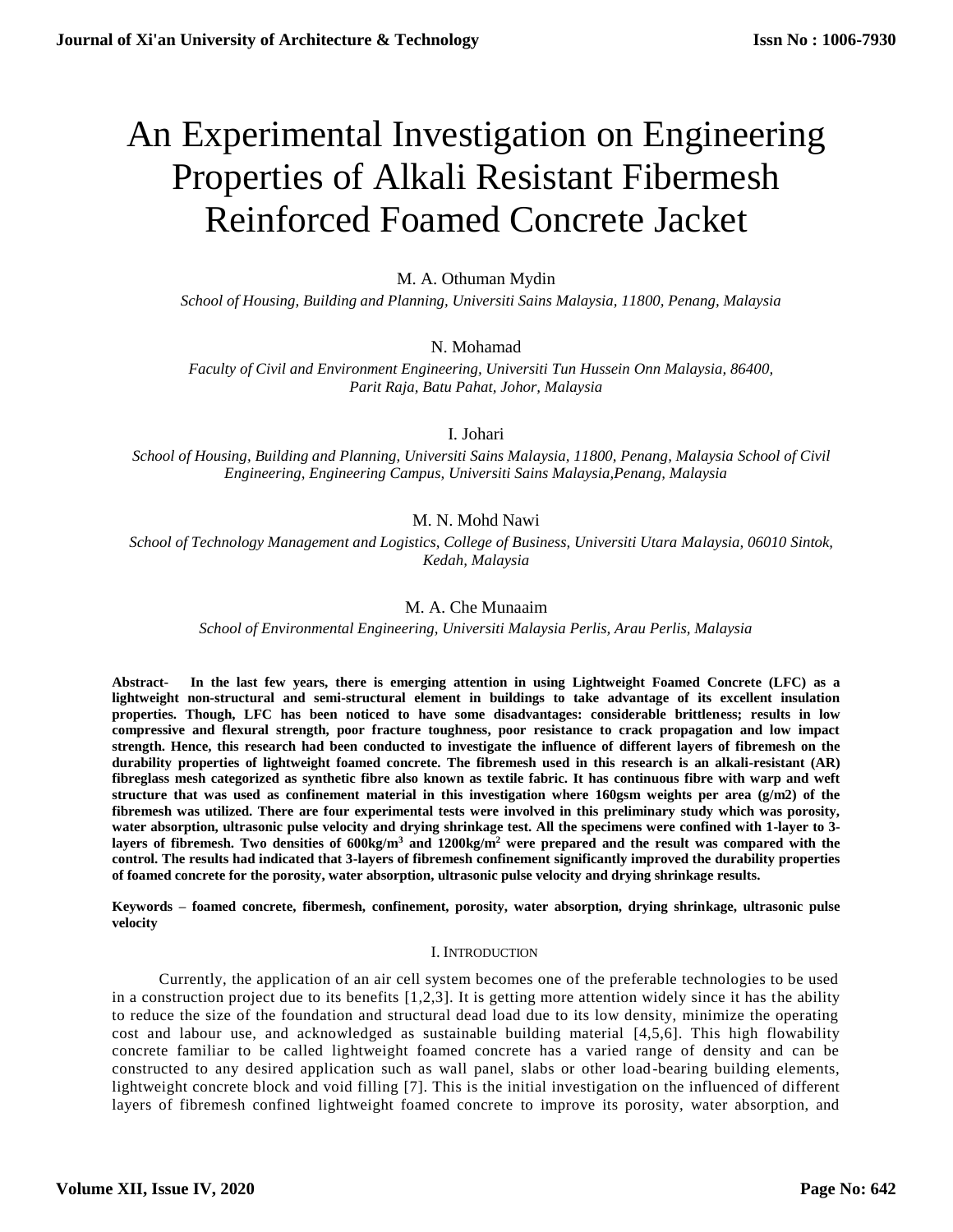drying shrinkage performance. The fibremesh used in this research is an alkali-resistant (AR) fibreglass mesh with 160 weight per area  $(g/m^2)$  This type of fibremesh is more flexible, easy to handle, cheaper and high durability performance compared to others.

#### II. MATERIALS AND MIX DESIGN

Lightweight foamed concrete specimens confined with 1-layer to 3-layers of fibremesh (160gsm) will be compared to the control specimens (LFC without any reinforcement). Ordinary Portland Cement (OPC) was used which is in accordance with the specifications of Type 1 Portland Cement in ASTM C150-04. Sand particle size utilized in this research is less than 1.18mm diameter with the specific gravity 2.74 and fineness modulus 1.35 [8]. The grading limits are according to ASTM C778-06. Fine aggregate is suitable for producing the lightweight foamed concrete since the coarse aggregate caused bigger pores existence and create an inconsistent mix which affects the lightweight foamed concrete properties. The presence of water is necessary to mix the cement and fine aggregate to form the cement slurry through chemical reaction which will leads to the hardened of mortar paste. Tap water was used which is complied with ASTM C1602-C05, the specification for mixing water used in producing cement concrete [9].

### III. EXPERIMENTAL SETUP

#### *3.1 Water absorption test*

 Water absorption test was carried out in this study to calculate the water absorption capacity of hardened lightweight foamed concrete in accordance with BS 1881-122 [10]. Prior to the testing, the specimen cubes (100  $mm \times 100$  mm  $\times 100$  mm) were taken out one day in advanced from the curing tank. The specimen was wiped to surface dry condition and weighed to obtain the saturated surface dry weight of the specimen. Next, the specimen was oven dried for one day and the oven dried weight of specimen was measured.

#### *3.2 Vacuum Saturation test*

Porosity and permeability of LFC are interconnected. Porosity determines the pathway of intrusion of aggressive ions such as carbonates and chloride into the concrete. Permeability determines the rates of intrusion. Porosity was determined by the existence of pores, capillary pores, micro-cracks, Interfacial Transition Zone (ITZ) and porosity in filler [11]. Permeability was determined by the total porosity of the LFC. In this study, the permeability sample was used to determine the porosity after completing the intrinsic permeability test. Porosity was determined by water absorption under vacuum condition. The LFC specimens were weighted as their dried mass after completing intrinsic permeability test. The sample was then put into a desiccator full of water. The desiccator was sealed tightly with super sticky grease. A vacuum pump was connected to the desiccator to vacuum away all the existing gas inside the desiccators. The system was allowed to run for  $72 \pm 2$  hours. The saturated specimens were weighted in air and suspended in water. The porosity was calculated by the following formula [12].

#### *3.3 Ultrasonic Pulse Velocity test*

Ultrasonic pulse velocity is the non-destructive test to know the concrete characterization [13]. The ultrasonic wave is generated by a transducer in contact with the test material either in the form of compressional wave or shear wave. These waves are detected by the second transducer placed on the other face of the test material. The ultrasonic wave velocity depends on the elastic properties and density of the concrete (ACI 544.1R, 1996) [14]. The travel time and energy decay through the material have been processed and displayed by the digital computer connected with the transducers. Using the travel time and measured dimension, the ultrasonic pulse velocity has been calculated.

#### *3.4 Shrinkage Test*

The test procedure is in compliance with ASTM C878. The sample test must be a prism: 75 mm. square with a gage length of 250 mm and an overall estimated length (including the length of the rod and cap nuts) of 290 mm. A minimum number of three samples were set up for each test in order to get the average result. Figure 2 shows the apparatus that measures the drying shrinkage of foamed concrete. The initial length measurements were taken using a length comparator that is capable of adjusting the measurements to 0.001mm with 250mm invar bar. The length of the comparator was calibrated against the reference invar bar in each of the sample.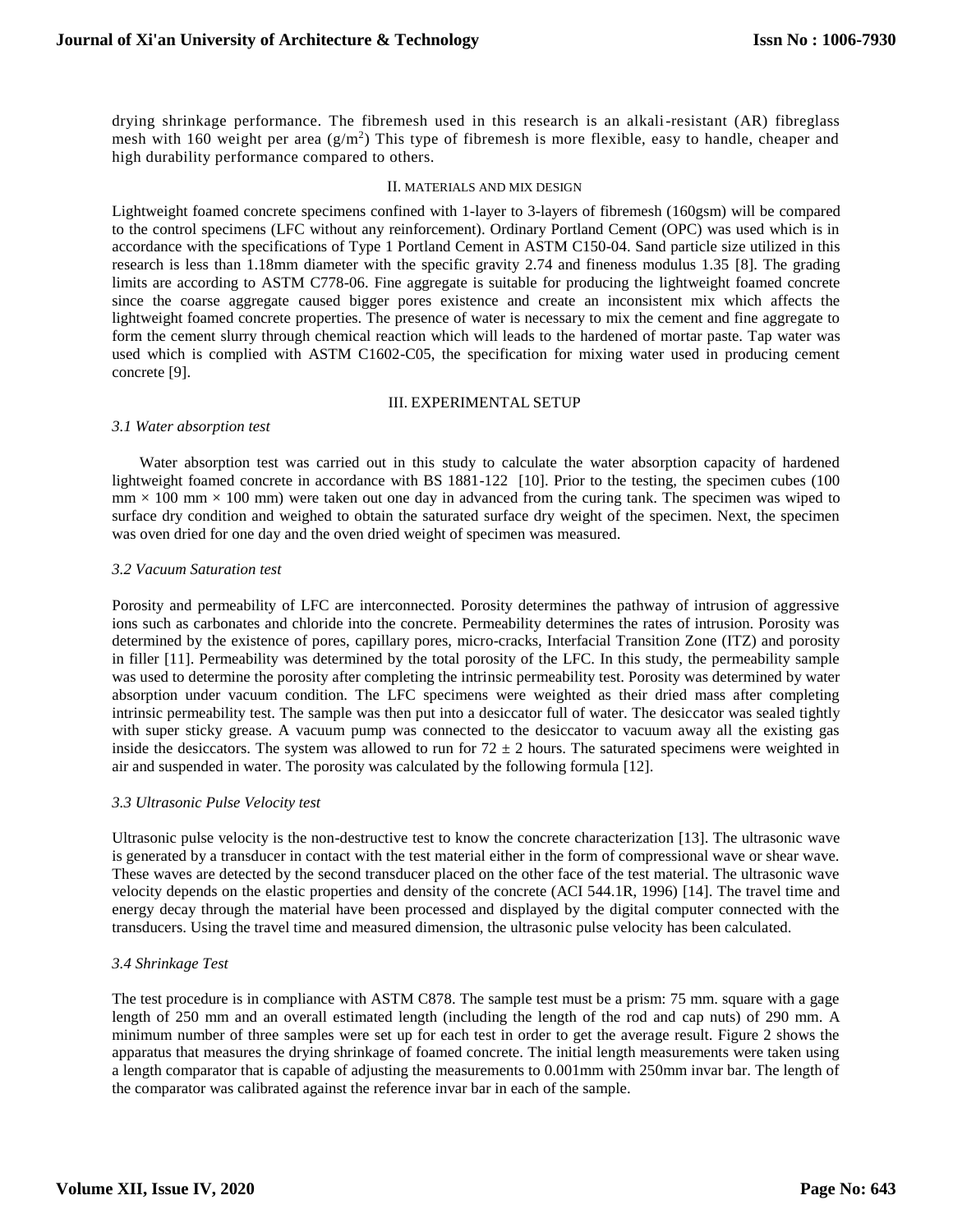#### IV. RESULTS AND DISCUSSION

#### *4.1 Porosity*

Figure 1 shows the porosity of foamed concrete with different later of confinement for both densities. As can be seen from Figure 1, the control specimen shows the highest porosity value when compared to other specimens which for both densities. The porosity value decreased as number of layers of confinement increased. This is because the presence of fibremesh reduces the air contents in the lightweight foamed concrete as it filled the air void at the confined area and that explained the reason for the control specimen that had higher porosity compared to all other specimens [15,16]. Therefore, 3 layers of confinement of foamed concrete specimens with 160g fibremesh shows the best result.



Figure 1. Porosity of foamed concrete with different layers of fibermesh confinement

## *4.2 Water Absorption*

Figure 2 shows the water absorption capacity of foamed concrete with different later of confinement for both densities and the control specimen as a reference sample. Overall, the control specimen possessed relatively high-water absorption value as compared to the specimens with the confinement of fibremesh for both densities. It can be seen that, higher number of layers of fibermesh confinement contribute to greater reduction of water absorption capacity for entire specimens tested in this research. The reduction of water absorption capacity of foamed concrete specimens is due to the enclosed fibremesh array that managed to prevent the penetration of water into the cement matrix [17, 18, 19]. Thus, 3-layers of fibremesh confinement lead to significant improvement of the water absorption capacity of lightweight foamed concrete.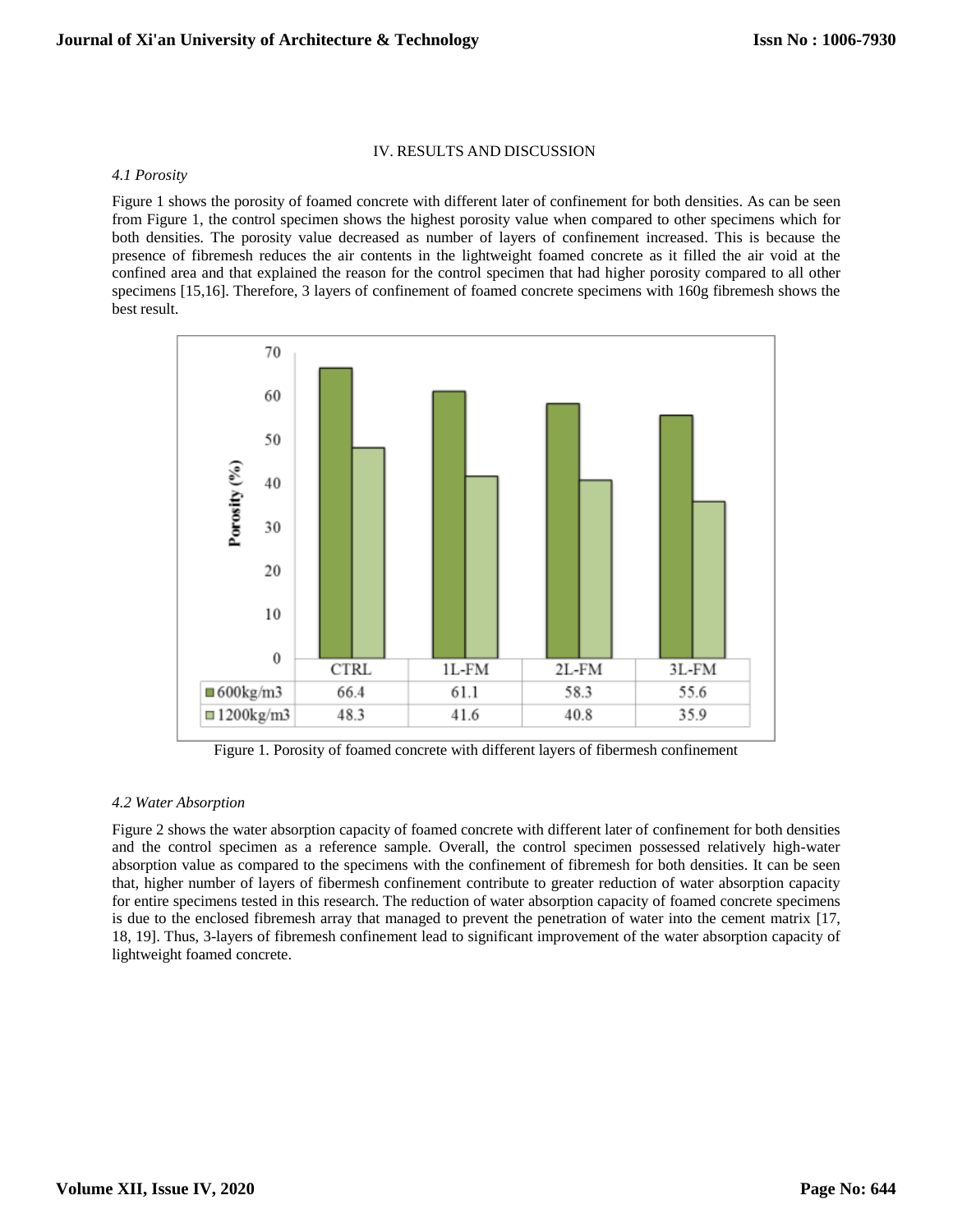

Figure 2. Water Absorption of foamed concrete with different layers of fibermesh confinement

# *4.3 Ultrasonic Pulse Velocity*

Ultrasonic pulse velocity (UPV) is one of the most prevalent non-destructive methods implemented to evaluate concrete toughness. Though it is not a precise apparatus to measure the pore structures in concrete, but it can still provide an excellent initial forecast of the quality of concrete based material. Figure 3 shows the ultrasonic pulse velocity (UPV) results for both densities tested in this study. It can be seen from Figure 3 that higher number of layers of fibermesh confinement has enhanced the ultrasonic pulse velocity (UPV) for both densities in comparison with control specimen.



Figure 3. Ultrasonic Pulse Velocity of foamed concrete with different layers of fibermesh confinement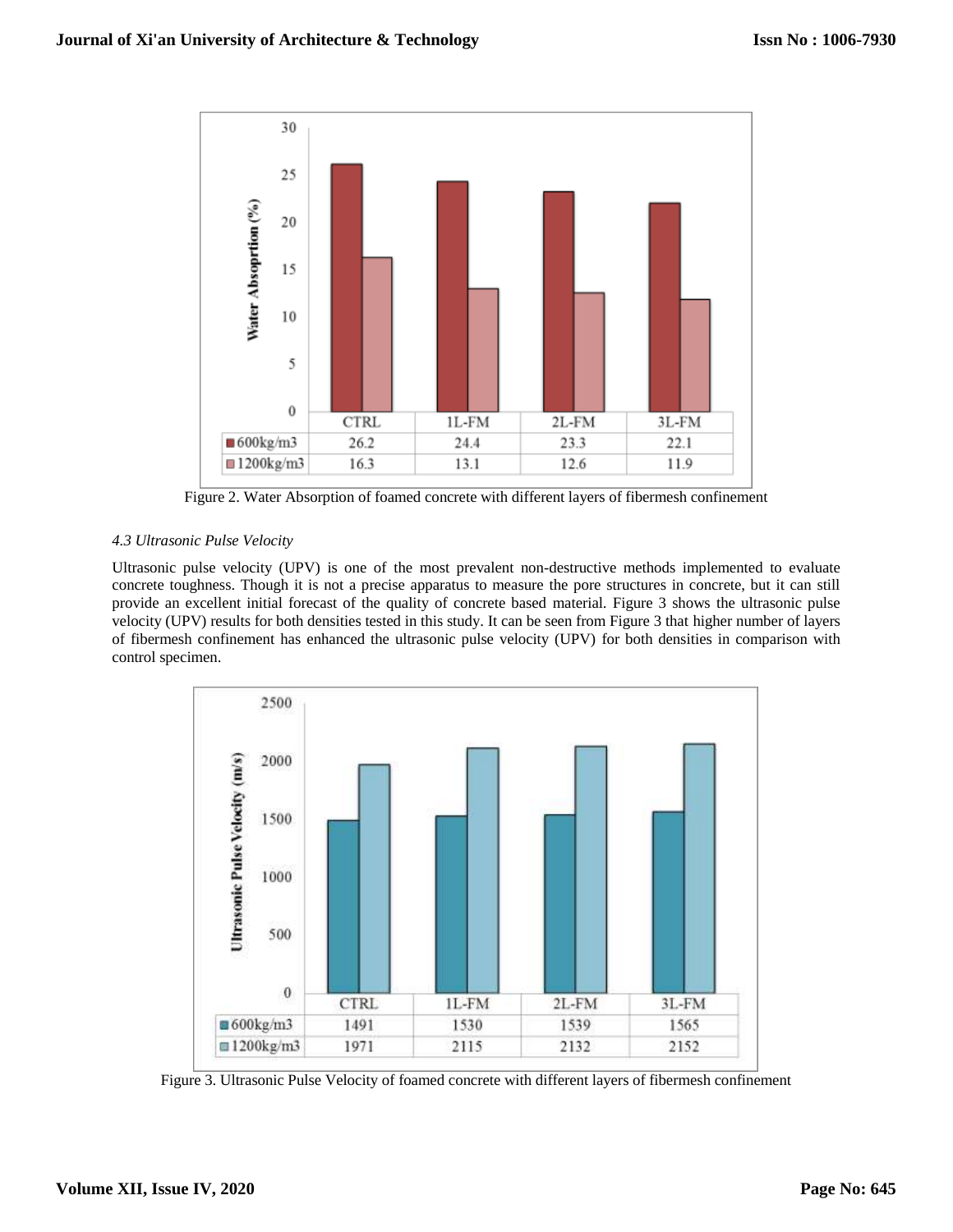## *4.4 Drying Shrinkage*

Drying shrinkage occurred in the cement matrix is due to the evaporation of internal free water from the concrete or mortar in the hardened state to the surrounding environment. Based on the test result shown in Figure 4 and Figure 5, the control specimen exhibits higher drying shrinkage compared to other specimens. This is because the confinement of fibremesh reduced the drying shrinkage behavior in lightweight foamed concrete specimens, as the fibremesh can maintain the water contain and delay the internal moisture evaporation results hence lessening the drying shrinkage behavior [20]. There is significant improvement of drying shrinkage behavior in foamed concrete specimens confined with fibremesh .



Figure 4. Drying shrinkage of foamed concrete of 600kg/m<sup>3</sup> density with different layers of fibermesh confinement



Figure 5. Drying shrinkage of foamed concrete of 1200kg/m<sup>3</sup> density with different layers of fibermesh confinement